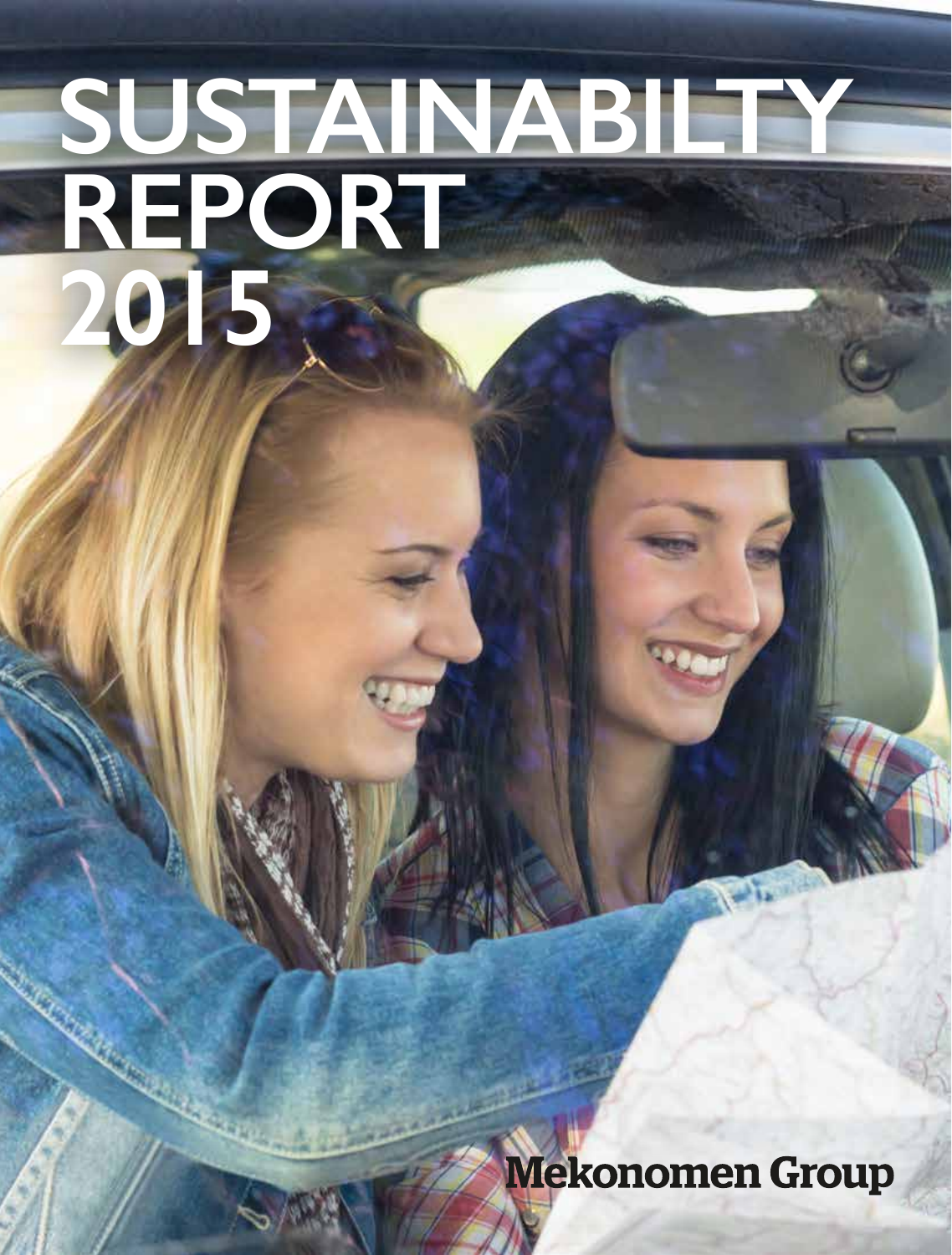## **The Group's development in the Nordic region in 2015**



## **Table of contents Mekonomen Group in brief**

Mekonomen Group (Mekonomen AB) is the leading car accessory, spare parts and workshop service chain in the Nordic region. Mekonomen Group comprises the three Group companies: MECA, Mekonomen and Sørensen og Balchen. We have proprietary wholesale operations, about 350 stores and 2,100 workshops operating under the Group's brands MECA, Mekonomen, BilXtra, MekoPartner and Speedy. Net sales for the Group amounted to SEK 5,624 M in 2014 and the average number of employees in the Nordic region was 2,290. The company's share has been listed on Nasdaq OMX Nordic Stockholm since May 2000. The principal owner is Axel Johnson with subsidiaries that own 26.5 per cent of the shares. Store and workshop operations are conducted in Sweden, Norway, Finland, Denmark and Iceland. Spare parts are sold via a collaboration with a distributor under the Group's proprietary brand, ProMeister, in South Korea. In Poland, Mekonomen Group is part-owner of a quality testing lab in which a large proportion of the accessory and spare parts range is tested. The Group's head office is located at Torsplan in Stockholm, Sweden.

## **About the Sustainability Report**

The Sustainability Report includes all of Mekonomen Group's proprietary workshops in the Nordic region and refers to the 2015 financial year. This is the first year the Sustainability Report has been produced in accordance with Global Reporting Initiative (GRI) guidelines governing sustainability reporting at G4 Core level.

Mekonomen Group is affiliated with the UN Global Compact and the 2015 Sustainability Report also comprises Mekonomen Group's Communication of Progress for the UN Global Compact.

## **Vision**

We are the car owner's first choice and strive for a simpler and more affordable CarLife.

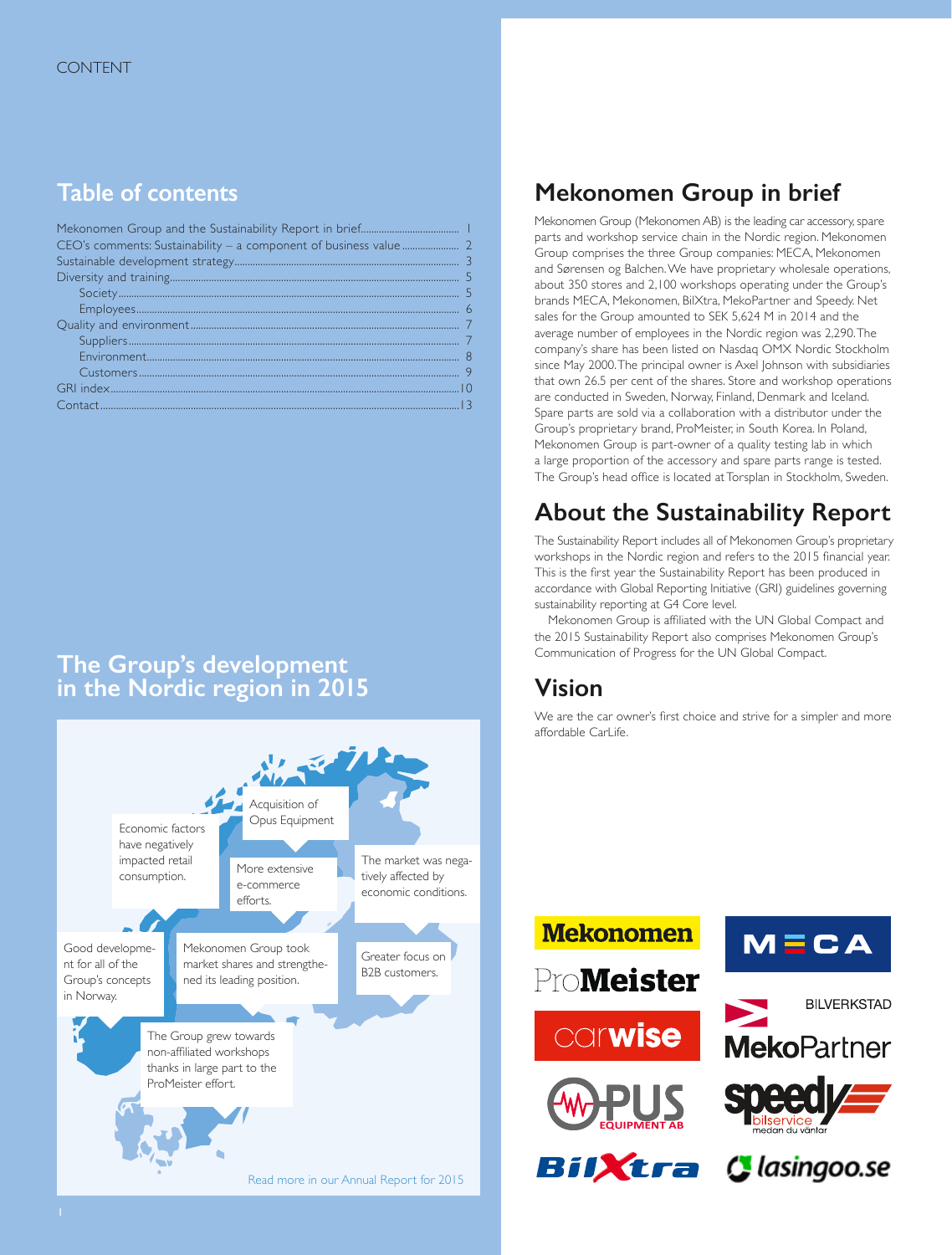## **Sustainability – a component of business value**

Mekonomen Group is growing rapidly as a company and we are gradually establishing a presence in new markets in new categories. This means that the manner in which we conduct ourselves in relation to the world around us is becoming increasingly important, both as a company and individual employees. Our core values and our corporate culture form the basis for how employees should act – and how we want the outside world to perceive us as a company. Our journey has only just begun, and we will continue to work towards implementing sustainability in our operations as a component of business value. We should also show a great amount of respect for the world around us and the speed at which changes are occurring.

We need to recruit 500 new mechanics to our workshops within the next few years. The market for mechanics poses a challenge as existing automotive vocational programmes do not fulfil the requirements set by today's modern workshops. Automotive vocational programmes also find it difficult to attract students, which has led to a shortage of mechanics. To secure future growth in the number of mechanics in Mekonomen Group, we have initiated our own recruitment channels in collaboration with social partners. The Win Win Win project, together with the Public Employment Services (Arbetsförmedlingen), is one example where we recruit and offer supplementary training and workshop experience to people who have recently arrived in Sweden with a mechanical or technical background. In autumn 2017, we will set up our own upper secondary school programme for automotive mechanics with the aim of raising the quality of the automotive vocational programme and increasing the attractiveness of the profession.

Investing in the quality and professional development of the mechanics in our workshops is a prioritised area. We offer professional development courses to ensure that our mechanics have the skills in terms of new technology and software updates required to deal with new models of car on the market. Our training centre, ProMeister Academy, has grown annually since it started in 2013. By 2020, the aim is for 95 per cent of the Group's mechanics to have received training through the ProMeister Academy.

We adhere to the UN Global Compact, meaning we require the company, its employees, business partners and the supply chain to follow the principles governing human rights, working conditions, the environment and corruption. We are working to introduce a clause into all supplier agreements requiring compliance with the UN Global Compact and are simultaneously introducing processes to monitor supplier compliance. 90 per cent of our range comes from suppliers who have signed our clause requiring compliance with the UN Global Compact, or who have their own equivalent commitment.

The challenge mainly lies in the large number of suppliers involved in Mekonomen Group's supply chain. The efforts to introduce the clause into other agreements will continue over the coming years. Committed managers and employees are important for the success of the company. We have an ongoing dialogue with employees in order to improve the areas that affect commitment and satisfaction in the workplace. In 2015, an employee survey was carried out in which the result concerning satisfaction in the workplace had increased by a further two percentage points from 84 to 86 (Employee Satisfaction Index). Mekonomen Group has a highly developed entrepreneurial spirit with employees who are responsible and committed. I am looking forward to continuing our efforts to ensure we, as a leading player, will be at forefront of sustainability in our industry.

Magnus Johansson *President and CEO, Mekonomen Group*

## **Sustainability efforts should contribute to business value**

As a leading industry player, our decisions and priorities have a direct impact on our employees and customers, but also on our industry and the outside world. That is why we must take responsibility and be at the forefront of sustainability in our industry.

Sustainability should be an integratwith established goals helping to

contribute to:

- Higher sales and growth
- Reduced commercial risks
- Increased competency and quality
- Secured future supply of mechanics

• Competent and experienced ees who are our ambassadors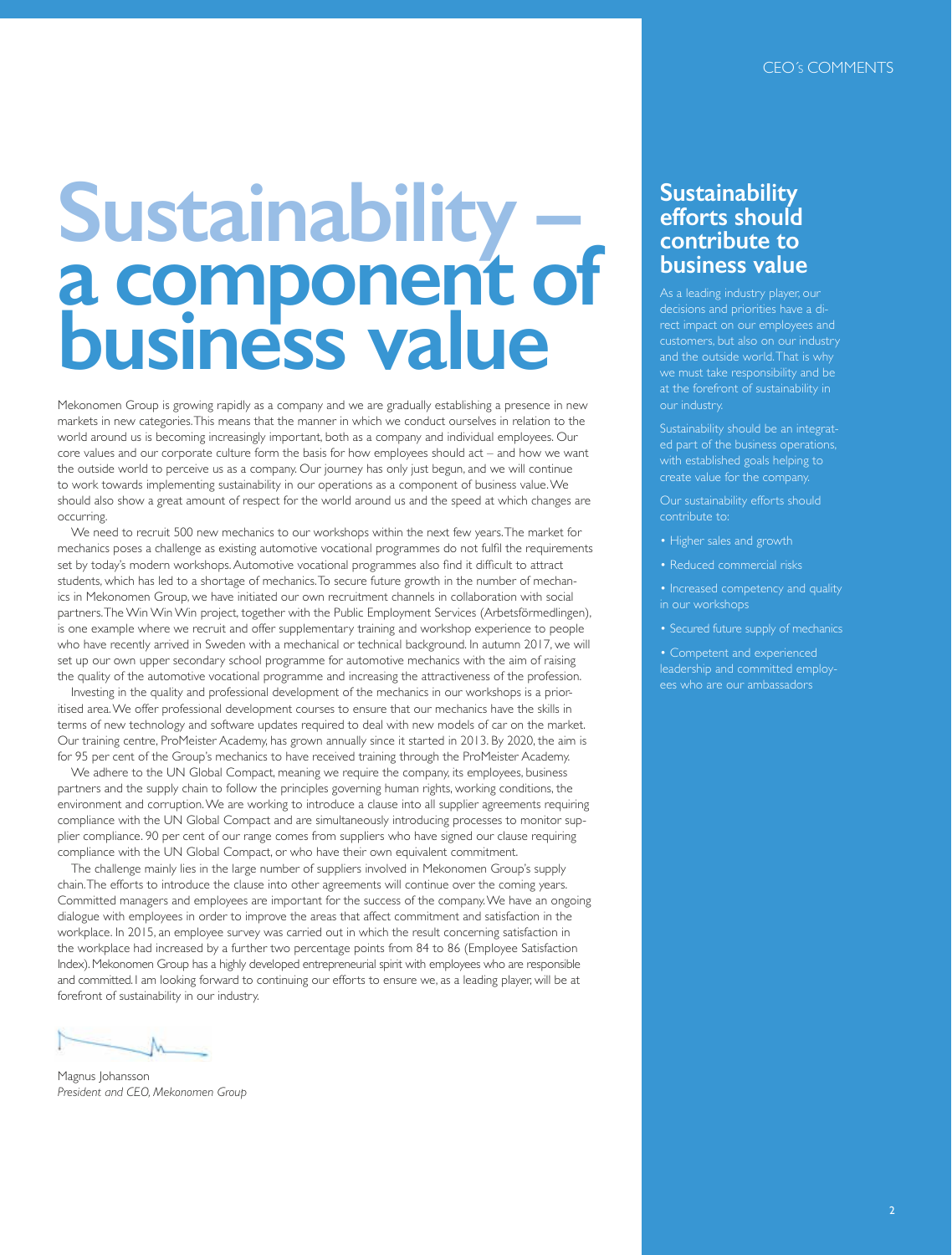MEKONOMEN GROUP'S RESPONSIBILITIES

## **Strategy for sustainable development**

In 2015, a new sustainability strategy was developed that will guide our work until 2020. The focus areas have been prioritised based on the Group's values and our continuous dialogue with stakeholders.

Mekonomen Group's sustainability strategy builds on our materiality analysis, which we continuously work on and update. The materiality analysis is an important tool for identifying internal and external stakeholders' views of the sustainability factors that are most important for Mekonomen Group. In 2014, Mekonomen Group conducted an initial materiality analysis in which Group Management, managers and employees in Mekonomen Group participated. It was then supplemented with a gap analysis, which shows the Group's work in relation to the United Nations Global Compact, of which the Mekonomen Group has been a participant with since 2013. Participation means that the Group commits to the UN Global Compact's ten principles in the areas of human rights, labour, the environment and anti-corruption. The materiality analysis was also translated into a wider perspective, in which consideration was given to national and international trends, standards, expectations, guidelines and laws that are relevant to a responsible and sustainable business.

## In 2016, we will further develop our materiality analysis through more stakeholder dialogues with external stakeholders.

This work resulted in seven focus areas that describe the Group's most important issues and priorities in the sustainability area. They are Customer Satisfaction, Product and Workshop Quality, Training, Managers and Employees, Diversity, Responsible Purchasing, and Transports and Energy Consumption. A number of targets have been set for these areas, which are to be achieved by 2020. The areas that primarily concern external

stakeholders are Customer Satisfaction, Transports and Energy Consumption, Responsible Purchasing, Product and Workshop Quality and Training in connection with affiliated workshops. All focus areas also concern internal stakeholders and are addressed and have an impact within the Group. In 2016, we will further develop our materiality analysis through more stakeholder dialogues with external stakeholders.

#### **Organisation and governance**

The sustainability efforts are integrated to a large extent into Mekonomen Group's operations. The strategic sustainability efforts are overseen by the managers of each respective business area in collaboration with those responsible for the environment and quality in each Group company. Monitoring is ultimately carried out by Group Management and the Board of Directors. Work concerning our areas of focus is currently conducted at different levels and to different extents in Group companies. We have introduced coordination into the sustainability area, setting out a clearer joint strategy and goals to provide enhanced opportunities for monitoring the lowest accepted level for the future.

The Group's work in terms of centralising the Purchasing and Workshop offering functions under one governance structure has led to the sustainability efforts being refined within the Supplier chain and Customers (workshop) focus areas. Those responsible for the business area are also responsible for the sustainability efforts.

Both the Group's overall goals and each Group company's specific target groups and focus areas are reflected in the Society area. Initiatives are therefore being undertaken both centrally and locally, with responsibility being assigned to the respective President.

In the case of strategic collaborative projects, responsibility is assigned to the manager responsible for the business area in which the initiative is taking place. Within the Environment and Employees areas, there are responsible Environment and HR managers working at the Group companies Mekonomen and MECA. The company President is responsible for Sørensen og Balchen. The respective President is responsible for the Customers area, with the support and commitment of the entire organisation. Last but not least, store employees play an important role as ambassadors and our public face for customers.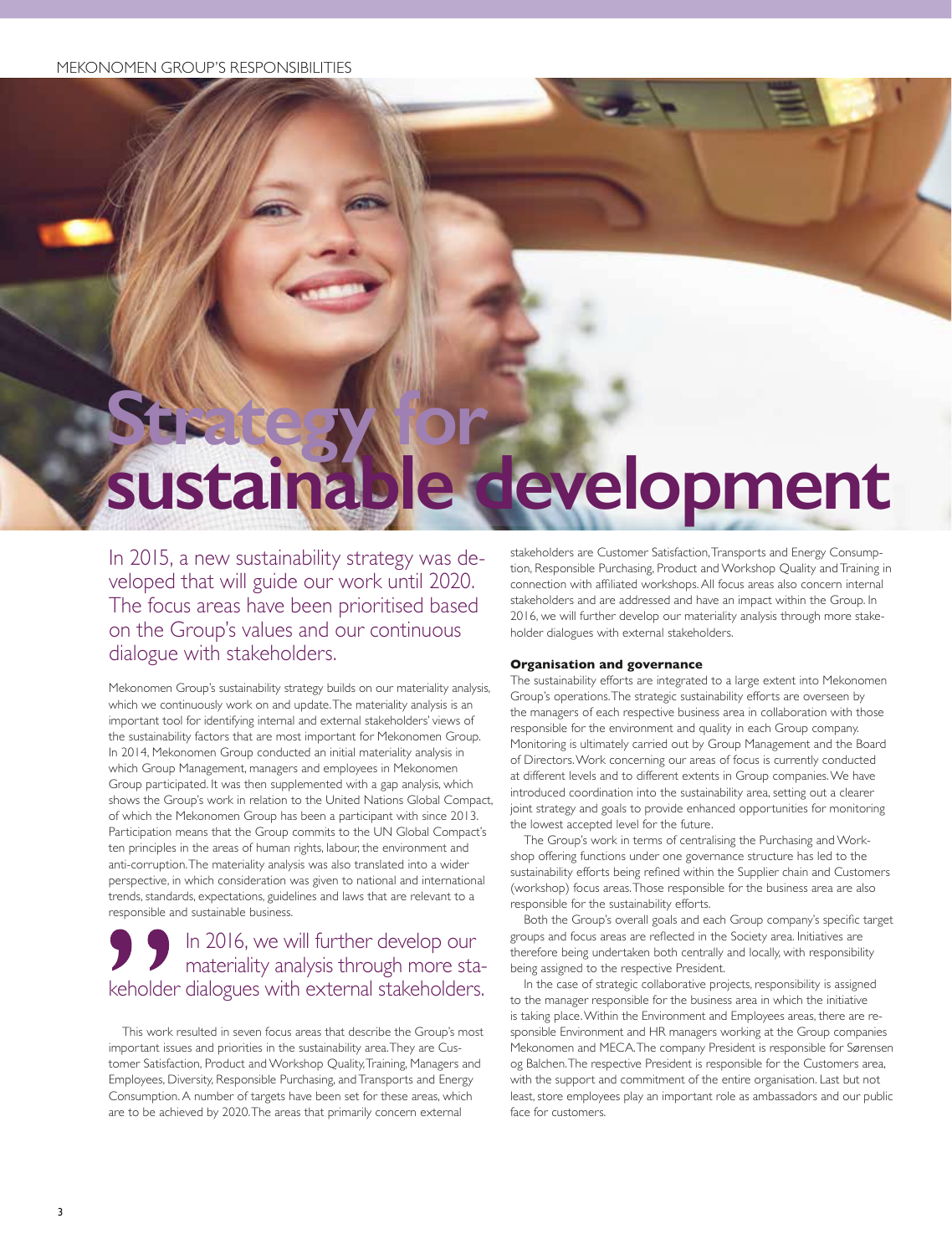## **Target scenarios up to 2020:**

- Facilitate recruitment of 500 mechanics.
- Employee Satisfaction Index (ESI): 95.
- 35 per cent of management positions occupied by women.
- 95 per cent of the Group's mechanics to have participated in ProMeister Academy training courses annually.
- All employees to have received training in the Group's Code of Conduct, Whistle blowing function and corruption policy.
- Suppliers representing 95 per cent of the Group's purchasing volumes to have signed the UN Global Compact.

## **Focus areas**

The Group's sustainability work is divided into seven focus areas with regard to quality, environment and social conditions in every stage – from production to sales.

#### **Customer satisfaction**

• We conduct a continuous dialogue with our customers to ensure that they experience a high level of customer service, quality and affordability.

#### **Product and workshop quality**

• We ensure a high level of quality through extensive product testing and continuous internal and external quality audits in our workshops.

#### **Training**

• We offer courses and further training for mechanics through the Group's training centre ProMeister Academy.

#### **Managers and employees**

• We offer a developing workplace that creates committed and involved managers and employees.

#### **Diversity**

• Our workplaces should reflect our customer groups and society at large.

#### **Responsible purchasing**

• We continuously improve our follow-up processes to ensure consideration and compliance to human rights, working conditions, and environmental and anti-corruption regulations in our supply chain.

#### **Transports and energy consumption**

• We continuously improve the efficiency of our operations to reduce CO² emissions and energy consumption.

## **Stakeholder dialogue**

Mekonomen Group has an ongoing dialogue with customers, employees, owners and investors, suppliers and wider society. Dialogue and collaboration with social partners takes place with, among others, authorities (the Public Employment Services and Board of Education), organisations promoting diversity and integration (Mitt Liv, Mine, the En Frisk Generation foundation, the Glada Hudik Teater, Telge Tillväxt and Diversity Charter Sweden) and trade associations (SFVF, MRF). These are our key stakeholders who are affected either directly or to a large extent by the decisions taken and priorities set by us as a company.



### **Society**

- Diversity
- Training



### **Employees**

- Workplace satisfaction
- Leadership
- Development opportunities

### **Suppliers**

- Human Rights at all stages
- Product quality

### **Customers**

- Workshop quality
- Treatment of customers



### **Investors**

- Suppliers checks
- Transparency
- Governance

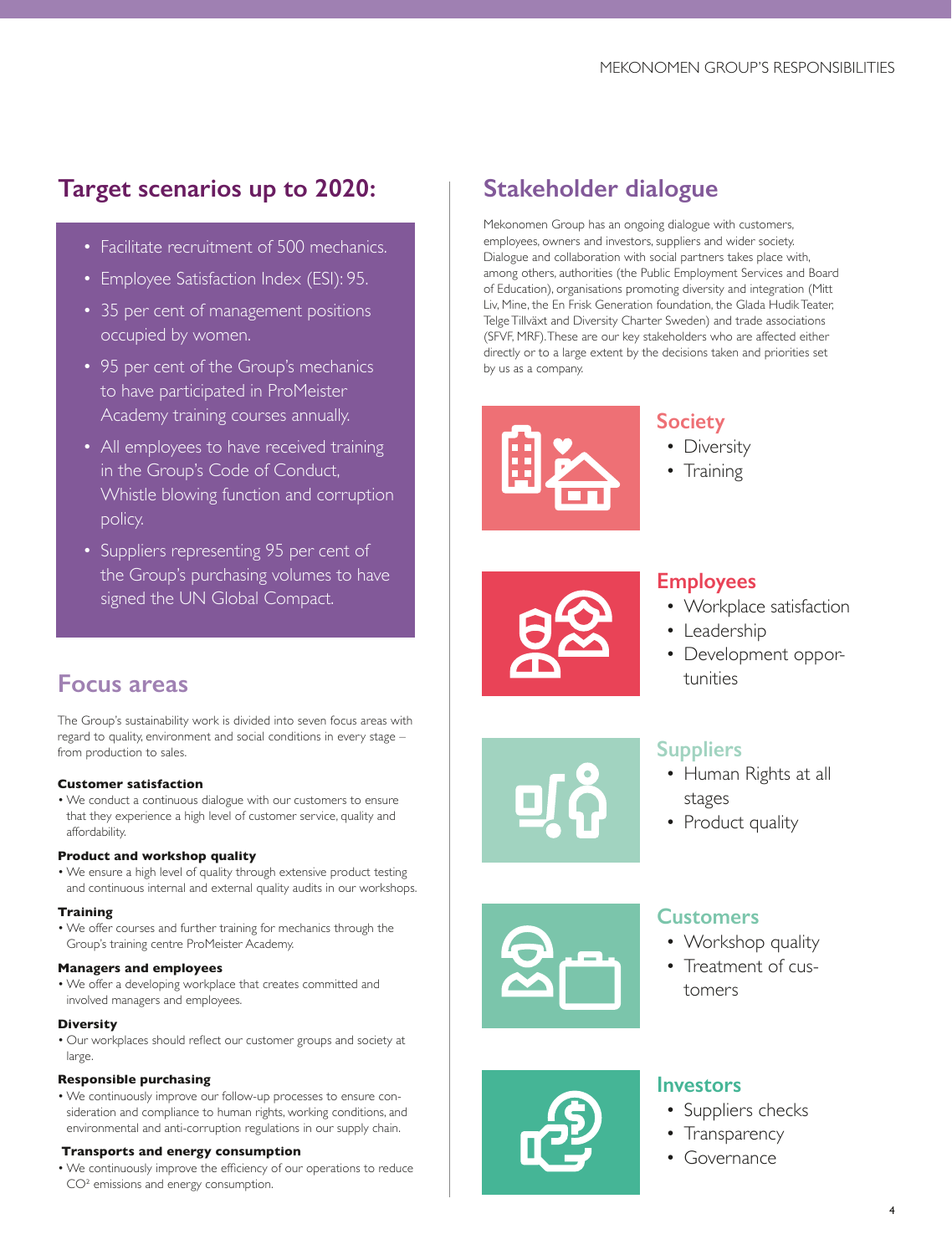## **Diversity and education**

We strive for employees at our workplaces to reflect our customer target groups and society in general. Our diversity work is also a direct solution to the problem of a shortage of mechanics in our industry.

#### **Large need for mechanics**

The trend in recent years indicates a growing need for mechanics in the workshops, while interest in being a mechanic as a career has fallen and fewer mechanics are graduating from Swedish high schools. The employability of the mechanics who graduate from high school is low in some cases due to insufficient expertise. An apprenticeship period is necessary, which is costly for the workshops. In our assessment, we will need 500 mechanics within a few years. The corresponding figure in our industry is 5,000 mechanics. To cover the future need for expertise, we have initiated the training project "Win win win" together with the Public Employment Services. We will also establish our own high school education programme for mechanics.

#### **Own high school for mechanics**

The vocational training for mechanics needs to be modernised to meet the skills requirements in today's workshops. Mekonomen Group is therefore establishing its own high school within the Group's existing training centre ProMeister Academy. This endeavour is taking place together with *Lärande i Sverige AB* which currently operates the Realgymnasiet network of vocational high schools in Sweden with permits to offer an automotive programme. Mekonomen Group is taking the primary responsibility for ensuring that the quality and content of the programme meets the needs of the workshops, which will also improve the employment possibilities for the recently graduated mechanics. Traditionally, the relationship is the opposite, where the school operator is responsible for the programme's quality and content and courts business for small-scale collaboration and isolated efforts. This initiative is in line with the government's ambition regarding a future characterised by "vocational high schools in collaboration" that aim for greater cooperation between schools and business.

The ProMeister programme is based on the results of needs analyses that are carried out in modern workshops. The goal of the programme is to better prepare the students for the profession as a mechanic based on the student's individual circumstances. This means that the programme will comprise a

## **Education project "Win win win"**

2014 for new arrivals to Sweden who want to work as automo-

.<br>and benefits the individual and society

Improvements in the education model take place continuousof studies and practical placement. The second round of the programme began in winter 2015 with eight participants. Already before the next training programme, we are confident of the pos-

larger amount of on-the-job training than traditional high school programmes offer. Students who are advanced and need to be challenged will be able to be offered a transition to an upper-secondary apprenticeship within the scope of the ProMeister programme. The apprenticeship track makes it possible for workshops to follow and shape students over an extended period of time, which offers good employment possibilities after graduation. In contrast to other educational operators, the ProMeister programme will guarantee that all students offered a transition to apprenticeship training have achieved a certain level of knowledge. The students who remain in the ProMeister programme's teacher-led school activities have the opportunity of a faster development by having more time with their teachers and greater room to grow through practice in the training workshops set up for the endeavour.

A competence profile in relation to the competence analysis in the industry will also accompany the student after programme completion in order to be supplemented by future employers as the mechanic develops in working life. The programme is scheduled for launch in autumn 2017 in Stockholm and Lund.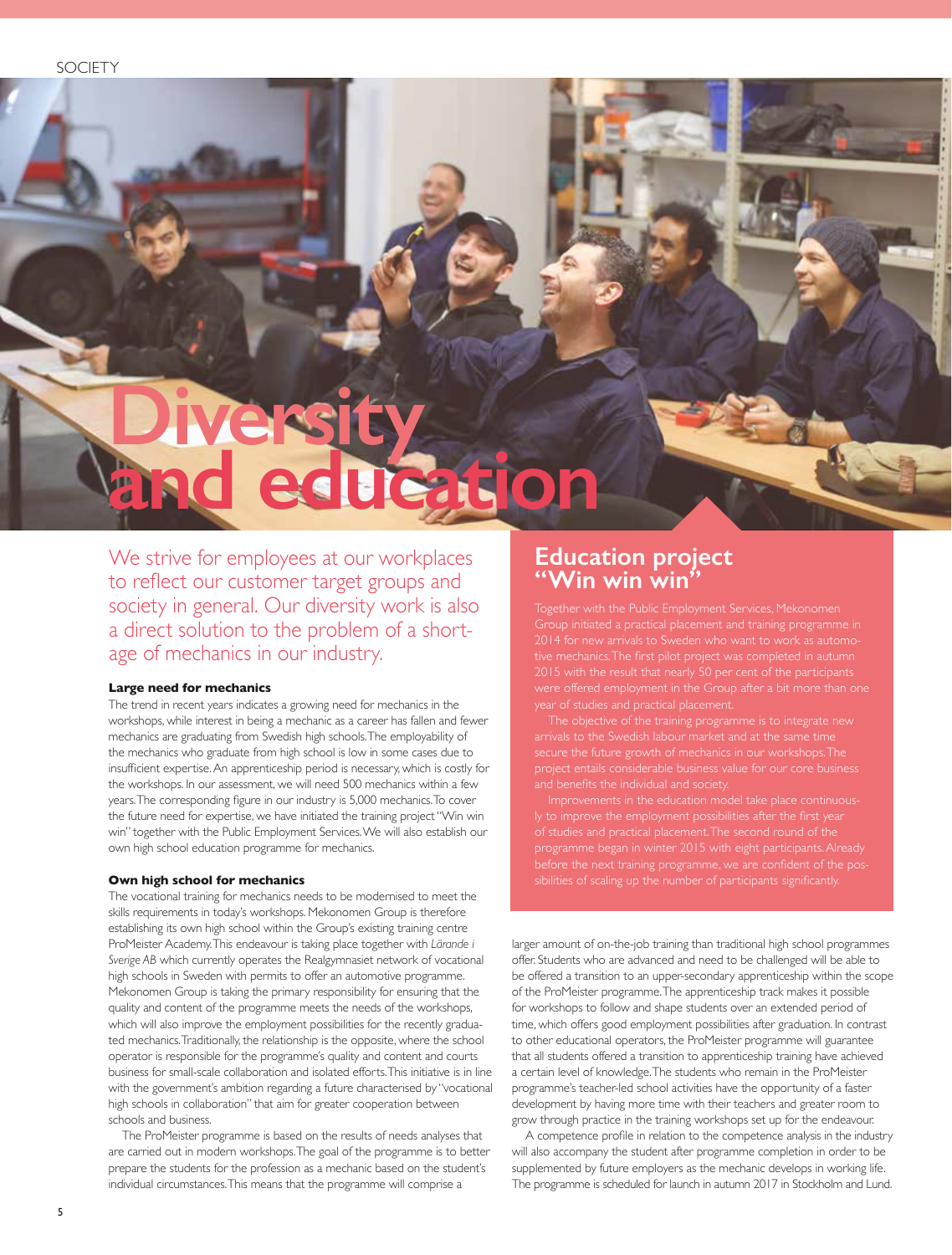#### **Attractive workplace with the possibility of development**

Mekonomen Group has an entrepreneurial spirit characterised by commitment, in which all employees have opportunities for personal development and new challenges in their working life. We are highly adaptable and pragmatic and have great confidence in the ability of each individual. Our managers' and employees' commitment is a prerequisite for the Group's success. In addition to the daily dialogue at the workplaces, in-depth talks take place on the employee's goals, work situation and development opportunities. The employee gets feedback on his or her work and has the opportunity to provide feedback on his or her manager's leadership. Internal recruitment is an important model to retain skilled expertise and a possibility for managers and employees to develop and accept new challenges in the Group. Within MECA, there is also a Talent Management Programme that resulted in several examples of employees who had the opportunity of leadership development and being pulled up into management roles.

In 2015, the Group began a review of the HR work with a focus on developing leadership and introducing clearer structures for recruitment and follow-up, among other aspects. This work has mainly been initiated in Mekonomen Sweden and takes place as a part of increasing satisfaction at the workplace and improving earnings for the Group. Despite the lack of complete data, there is an indication that Mekonomen Group in total has a low personnel turnover and that sic zkness absence is at a very low level. More than 97 per cent of the total number of employees in Sweden are covered by collective agreements. In Norway, collective bargaining agreements are not as common in every industry and the proportion of affiliated employees is therefore lower than in Sweden. The Group's total number of employees who are affiliated with collective agreements in the Nordic region will be reported in future sustainability reports.

By having employees and managers with varying experience and expertise, we improve the possibility of meeting the customers' needs. Diversity is also important in order to create renewal and change in a traditional industry.

#### **Diversity contributes to greater business value**

We strive for our workplaces to reflect the diversity of our customer groups and society in general. By having employees and managers with varying experience and expertise, we improve the possibility of meeting the customers' needs. Diversity is also important in order to create renewal and change in a traditional industry. For us, diversity is about the value of differences among our employees when it comes to gender, foreign backgrounds, age, education and experience.

Mekonomen Group has an age distribution in which around 50 per cent of the employees are under the age of 35, about 30 per cent of the employees are between 35 and 50, and around 20 per cent of the employees are over 50. A major challenge for us is to create an even gender distribution in a traditionally male industry. The proportion of women in Mekonomen Group is currently about 20 per cent. In order to get a more even distribution, work is under way to introduce clearer processes in recruitment. Among other things, we strive to identify both male and female final candidates when filling positions. It is important to set an example at every level in the company, not least in the management groups. Our vision for 2020 is to have 35 per cent women in management positions.

#### **Competence development – the ProMeister Academy**

ProMeister Academy is the Group's training centre that secures the quality and skills of our mechanics in all of the Group's workshop chains. Courses are offered both through classroom instruction and through e-learning and cover new technologies, customer service, professionalism and in-depth knowledge on specific car models. The training centre was founded in 2013 and 2,300 training days for mechanics are provided annually. The vision for 2020 is for 95 per cent of the Group's mechanics to undergo training at ProMeister Academy every year.

#### **Establishing support for the Group's values**

Internally, business ethics are handled today in employment contracts and in the Group's Code of Conduct. The Code of Conduct was approved by the Board and has been translated to every Nordic language as well as English. A review of the Code of Conduct is done every year. Upon updates, it is sent out to all employees by e-mail and posted on digital intranet platforms and externally on the website mekonomen. com. The Code of Conduct also provides information on the Group's whistle-blower function that was implemented in 2011. To further establish business ethics among all of the employees, in 2016, we will develop e-learning courses on the Group's Code of Conduct, the whistle-blower function and anti-corruption policy. All employees are to have taken the courses before the end of 2017.

### **Employee survey**

The Group's employee surveys include questions about job satisfaction and working conditions, management, commitment and whether individual employees are able to influence their work situation. The survey is an important tool to identify improvement areas in the Group, all the way from an overall perspective down to one's own group or unit. Employee surveys are conducted every two years. The latest survey was conducted in 2015 and the results show a general positive development, including greater employee satisfaction (ESI).



## **Our values**

#### **Responsibility**

#### **Competency**

perceiving us as reliable and knowledgeable.

#### **Customer orientation**

We place the customer first and satisfy our customers

#### **Flexibility**

#### **Business orientation**

offering value for money by the customer.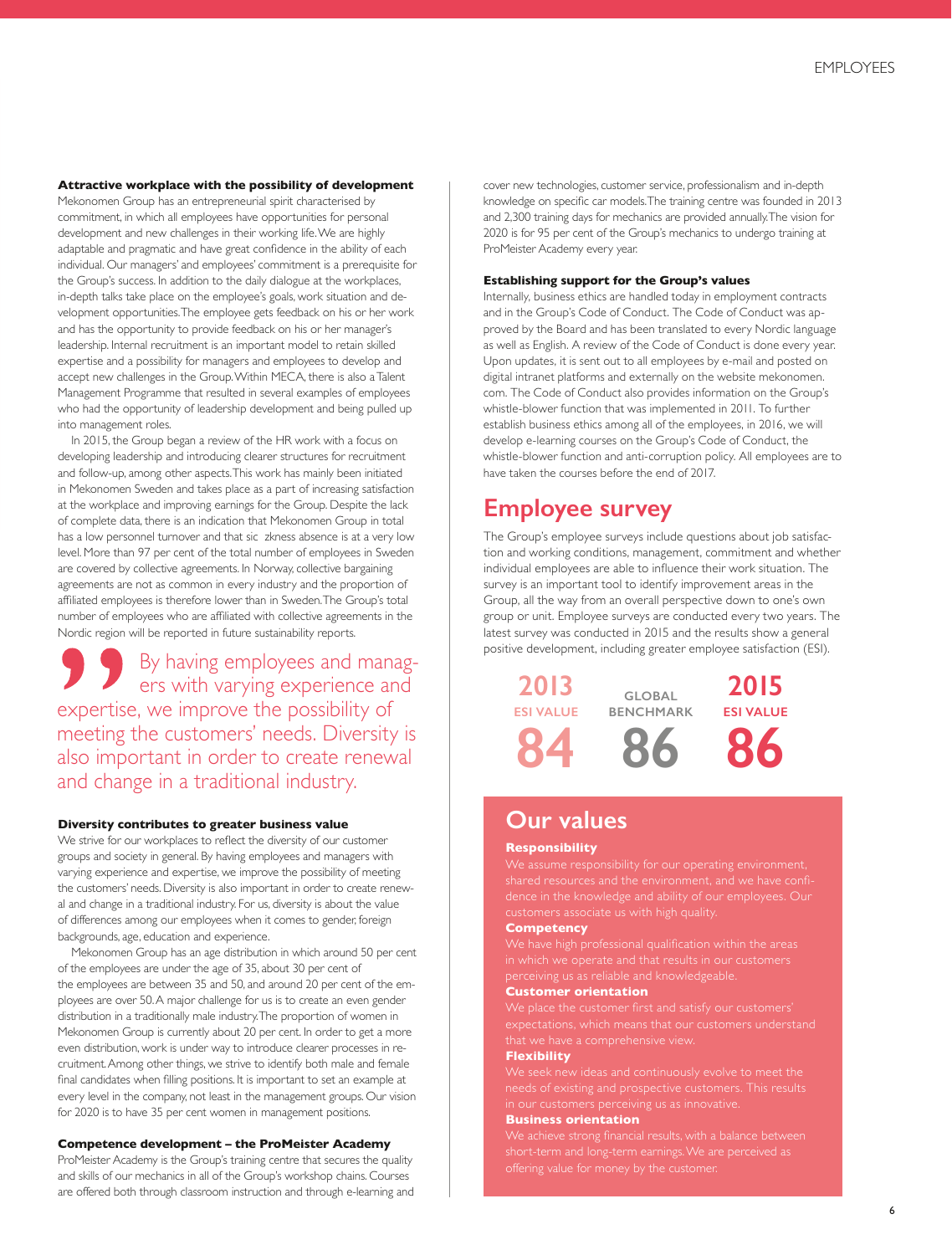## **Quality nment**

Mekonomen Group mainly purchases spare parts and accessories from the large European suppliers in the automotive industry. By being a customer of major and recognised suppliers, we benefit from the strict environmental, health and safety and quality requirements already exercised by these players.

#### **Product quality**

Quality forms the basis of Mekonomen Group's offering. We mainly purchase spare parts from the same suppliers that serve the car makers. We set high standards on documentation that ensures the level of quality and that the product is an original part or of equivalent quality. For all spare parts, the concept of quality encompasses the parameters: material, design, function, durability and health and safety. Spare parts made of metal are also covered by parameters such as rust proofing and density. Furthermore the quality assurance for these products takes place through the follow-up of complaints, warranty claims and measurement of frequently returned items. Suppliers that deviate from the rules have to present corrective actions and demonstrate an improved trend. We also conduct our own and independent tests to guarantee continued quality compliance. Our own tests are done in the Group's testing laboratory in Poland, which Mekonomen Group owns together with the Polish car part company Inter Cars.

In the development of our own brands, we ourselves assume a greater responsibility for the quality assurance of the products. Our own spare part brand ProMeister stands for premium quality, which means that we choose suppliers with high levels of quality.

In all factories that manufacture ProMeister spare parts, internal audits take place to ensure that they comply with legal requirements, quality requirements and the UN Global Compact. The product range also comprises the industry's longest warranty period – five years.

#### **Risks and risk assessment in the supply chain**

Purchases of the product range under our own brands ProMeister (spare parts) and Carwise (accessories) largely take place from Europe. The percentage of purchases made through direct imports from Asia is below 10 per cent of the total purchasing volume. The Group has a well-developed range of spare parts and accessories for more than 9,000 car models. We stock more than 60,000 items in our wholesale inventory and through contract suppliers have access to another 500,000 items. In order to provide the broad range of parts that our customers demand, Mekonomen Group does business with a large number of suppliers.

To monitor compliance of the large number of suppliers to the UN Global Compact, the Group has introduced a risk assessment process where particular focus is placed on the supplier's that are deemed to constitute the largest sustainability risks. In the supply chain, direct purchases from small and medium-sized enterprises in Asia make up the largest risk.

Mekonomen Group has a purchasing office in Hong Kong to be present closer to the production in Asia and develops the product range under our own brands. Through the purchasing office, internal audits are also conducted in the suppliers' factories.

For the past two years, all new supplier agreements contain a clause on compliance to the UN Global Compact. The work of updating already existing agreements is continuously under way. Today, suppliers that account for 90 per cent of spare part sales have agreed to compliance to the UN Global Compact, or have presented an equivalent code of conduct of their own that matches these principles.

#### **Anti-corruption**

Although the risk is considered higher in certain markets and certain industries, corruption is not geographically limited. Mekonomen Group applies zero tolerance. Today, we make purchases from markets where corruption is a well-known problem, which requires that we actively distance ourselves from these practices. Through a central purchasing organisation that secures all major purchasing agreements for our three Group companies, we have better control over suppliers and the flow of products. Our supplier agreements contain clauses that include anticorruption by referring to the United Nations Global Compact. In 2015, Mekonomen Group had no reported cases of corruption.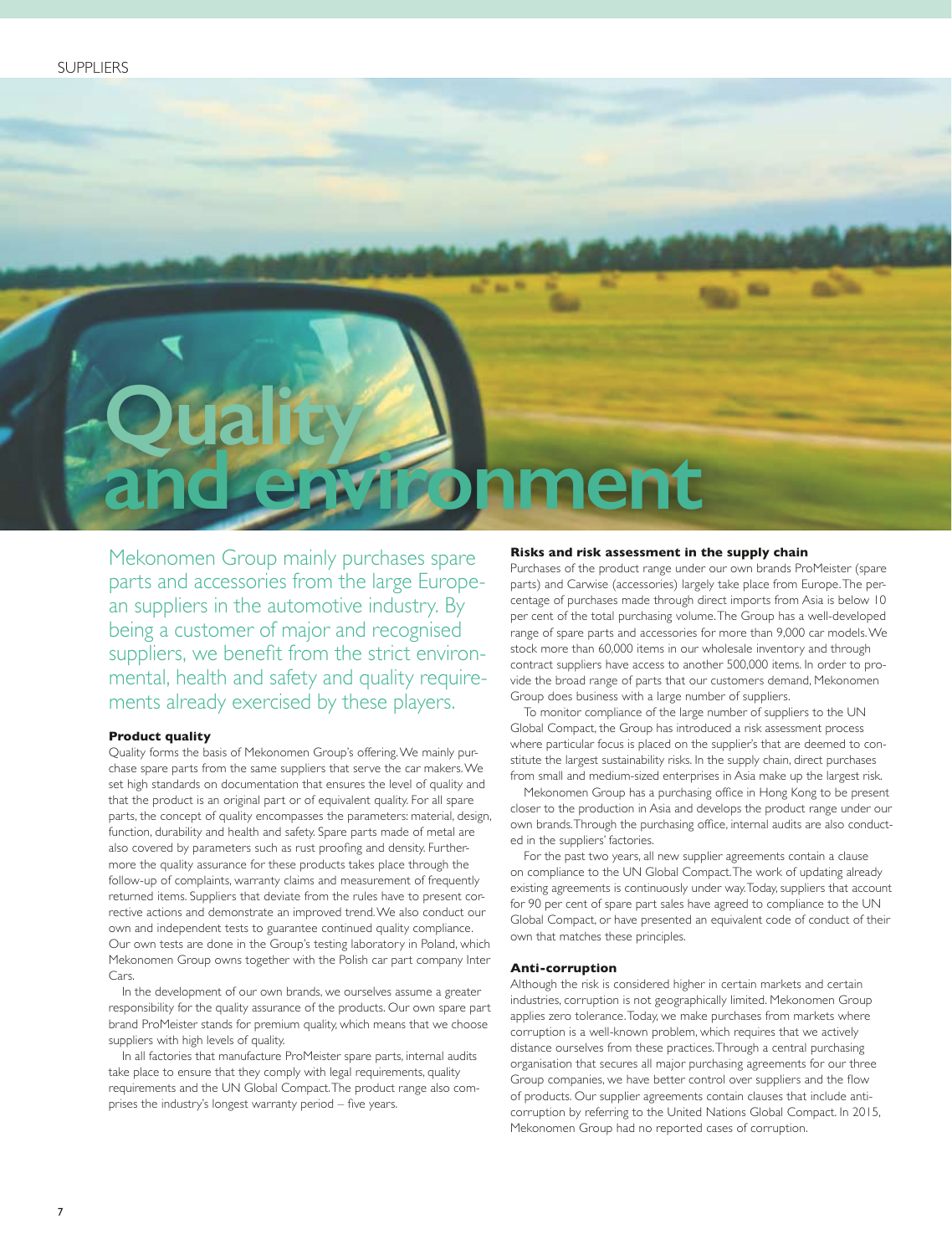#### **Greater control and follow-up in the operations**

The Group's environmental impact in the Nordic region mainly takes place in the areas of energy, transportation and the handling of chemicals. Our proprietary operations in MECA Sweden, MECA Norway and Mekonomen Sweden have made the most progress in environmental work, and all of these facilities hold ISO 14001 certification. Mekonomen's proprietary operations in Sweden have also been certified for occupational health and safety (OHSAS 18001) and quality management (ISO 9001). Certifications of the operations have entailed better control with clear processes to discover and manage deviations. We intend to report energy consumption and CO² in greater detail in the 2016 sustainability report.

#### **Environmental work**

Environmental work comprises surveys of the most significant environmental impact of the operations, and includes environmental policies, certified environmental management systems and environmental manuals describing procedures, monitoring and responsibilities. Environmental management systems undergo external audits every year, and environmental goals and monitoring procedures are determined for each financial year. Within the Group, several courses are offered in the environmental area, such as the handling and transportation of hazardous goods (ADR) and national legislation related to chemicals and CE marking. Products are checked at several stages regarding, for example, their compliance with national requirements and registration. Specifications on content, labelling and safety data are also produced. The agreements signed with suppliers include a number of documents concerning environmental standards, such as the EU REACH regulation, which also require compliance.

#### **Energy audit**

Mekonomen Group has registered as subject to the Act on Energy Audits in Large Companies. We have begun an energy audit of the operations according to a process from the Swedish Energy Agency with the aim of identifying steps to reduce energy consumption in the Group. The work mainly concerns Sweden, but will in the future be implemented in part or in whole in the Norwegian operations. The regulation is based on an EU directive for the Member States and means that an audit is to be conducted at least once every four years.



## **Bulb quality**

In 2015, quality deficiencies were discovered in bulbs under the ProMeister brand. Parts of the range did not have the correct geometry, resulting in the filament's position being incorrect. The deficiencies led to a sales stop and after additional independent testing, the decision was made to recall ProMeister H1, H4 and H7 bulbs.

We view the quality deficiencies at the supplier in question seriously and have further expanded our own controls in the entire ProMeister range. In autumn 2015, it was ensured that the quality problem was isolated to this category of automotive bulbs.



## **Deficiencies in the production chain**

In connection with Mekonomen Group's ac-Group became the owner of a factory premises with some ten employees. Mekonomen Group's internal audit before the acquisition showed deficiencies in the working environment and labour law conditions. After the

- Ensured that labour law rules are followed
- Ensured that employment contracts Group's requirements
- Ensured that contracts and accounts are prepared in accordance with the Group's requirements
- Continuous internal audits at the factory
- More suitable premises are sought for the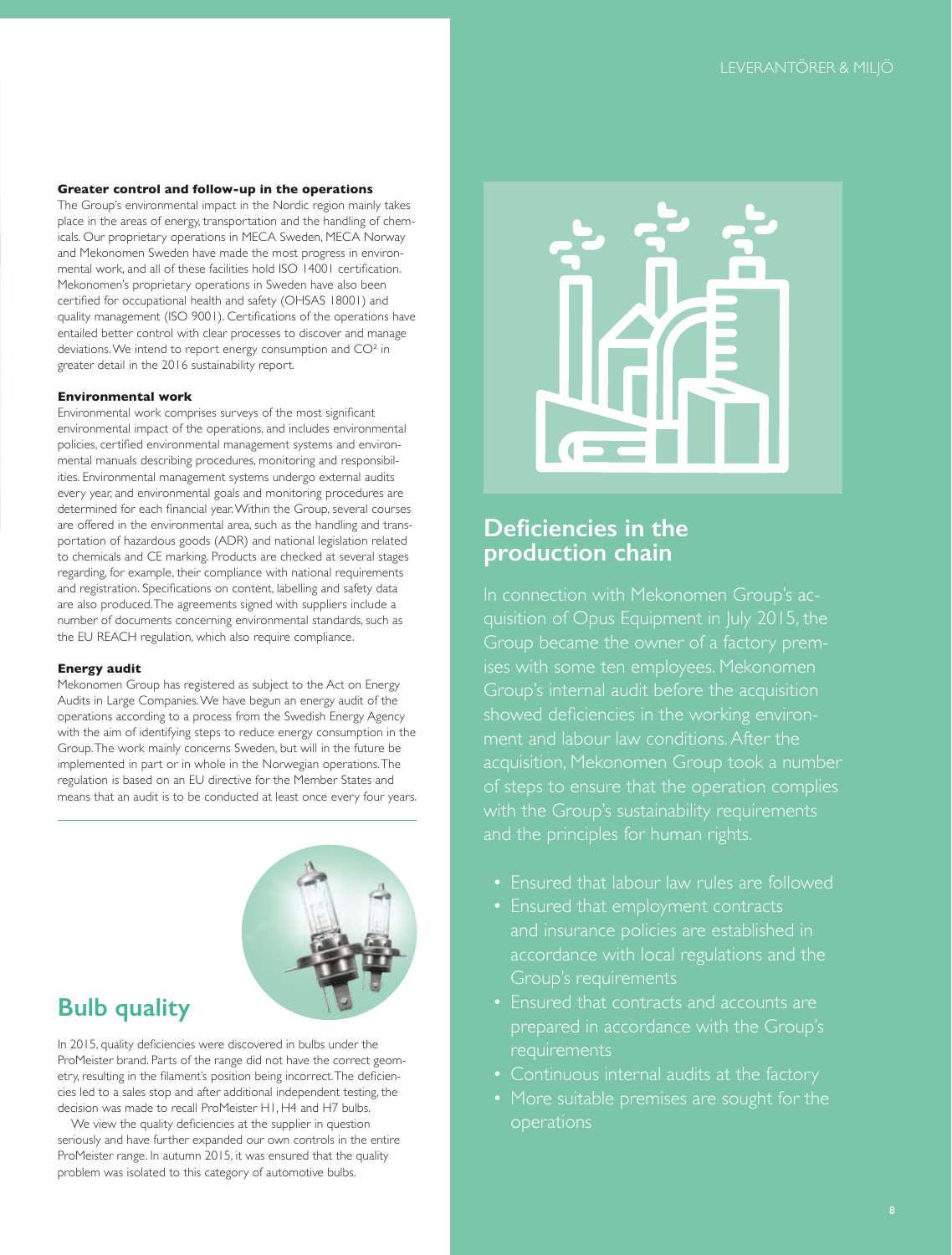## **Customer care and quality**

Our customer promises are based on our values. We put the customer first and focus on always meeting our customers' expectations. The customer associates us with high quality, affordability and innovation.

#### **Dialogue with our customers**

The most important dialogue with our customers takes place in our stores and workshops. In order to understand the customer's perceptions and to measure the quality of our operations, we use Mystery Shopping. We conduct customer surveys by SMS, e-mail or phone after the customer visits a workshop. On our websites, we encourage our customers to submit opinions, questions and suggestions on improvement areas.

#### **The customer as our ambassador**

We want our customers to be our ambassadors and recommend us to others. In 2016, we intend to introduce the customer rating tool Net Promoter Score (NPS) where the result shows what percentage of the customers are ambassadors for Mekonomen Group. Today, 95 per cent of MECA's and Mekonomen's customers answer yes to the question of whether they would recommend the workshop to others. An equal number would consider making an appointment for their car at the same workshop again.

#### **Quality and value for money**

We sell quality spare parts that come from the same suppliers that deliver parts to the car makers. The parts match the quality of an original part, but most often at a lower price than at brand-dependent vendors. We also offer an extensive network of stores with knowledgeable employees who can give our customers advice and help regarding the car and associated products. To offer the same high quality at an even lower price, we have developed a proprietary spare parts brand, ProMeister. We set high standards on ProMeister suppliers and conduct careful quality controls, in part through Mekonomen Group's testing laboratory in Poland. In order for the customers to be secure in choosing ProMeister, we have introduced the industry's longest warranty period of five years.

Quality in the workshops is guaranteed through continuous follow-up of quality assurance processes, controls and skills development among the Group's mechanics. Through our own training centre ProMeister Academy, more than 2,300 training days for mechanics were carried out in 2015. Mekonomen Group's workshops most often offer a lower price on service and repairs than brand-dependent players offer. Mekonomen's concept workshops in Sweden also offer a price guarantee both on service and repairs that mean that the customer gets back twice the difference if a less expensive service or repair alternative is available at ordinary price at an authorised car service centre.

of MECA's and Mekonomen's customers answer yes to the question of whether they would recommend the workshop to others.

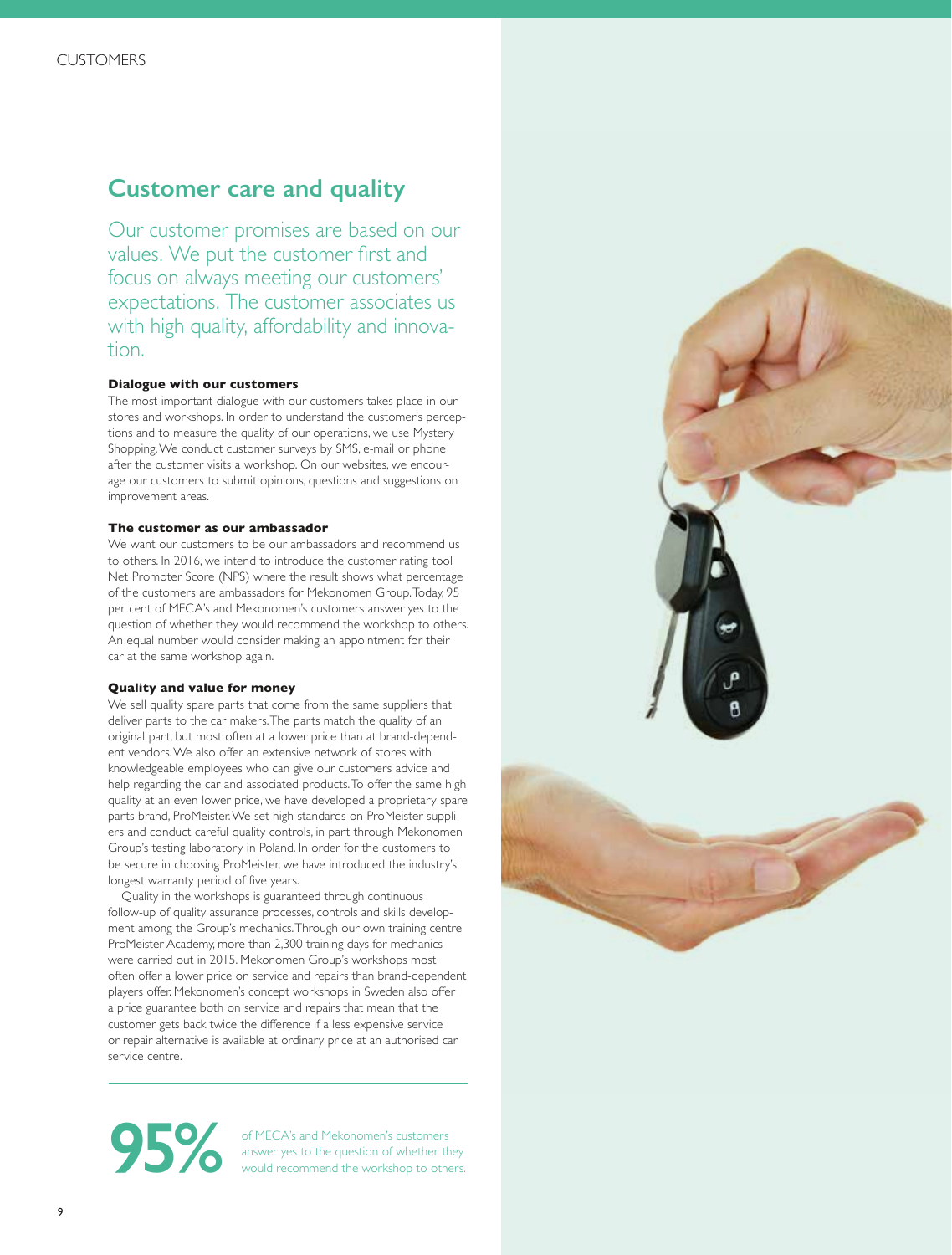## **GRI-Index**

Mekonomen Group has reported its work with sustainability and corporate responsibility each year as part of the Annual Report since 2010. Mekonomen Group publishes a separate Sustainability Report for 2015, which is a supplement to the Annual Report. The GRI index also refers to information in the Annual Report. This year's Sustainability Report includes the 2015 financial year and is the first year that it has been produced in accordance with Global Reporting Initiative G4 Core (GRI) guidelines governing the reporting of sustainability information. The Sustainability Report includes all of Mekonomen Group's proprietary workshops in the Nordic region, including the Group companies MECA, Mekonomen and Sørensen og Balchen. Where a section of the report only refers to one part of the Group, this is stated consistently throughout. Affiliated workshops are not owned by the Group and are not included in the report's reported key figures unless specifically stated in connection with the reported key figure. Affiliated workshops are principally included in the report's Product and workshop quality and Training areas of focus.

Our GRI index presents the indicators selected on the basis of our material issues and that we disclosed in 2015 with a cross-reference to the principles of the UN Global Compact (UNGC). The sustainability information has not been audited by a third party. The most recent Sustainability Report was published on 23 March 2015.

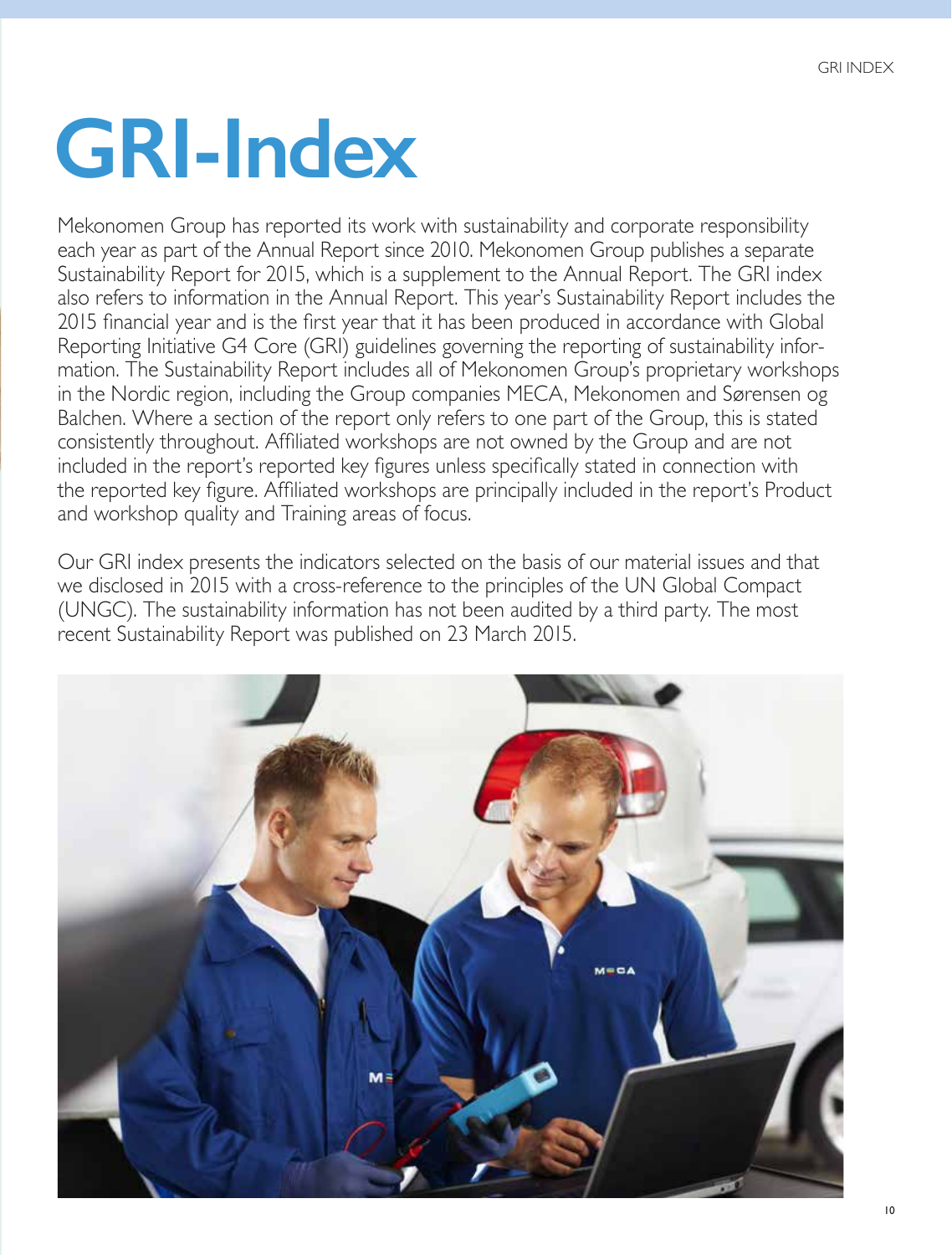| <b>STANDARD DISCLOSURES</b> |                                                         |                |                                                                                                                                                                                                                     |                       |  |  |
|-----------------------------|---------------------------------------------------------|----------------|---------------------------------------------------------------------------------------------------------------------------------------------------------------------------------------------------------------------|-----------------------|--|--|
|                             | <b>Description</b>                                      | Page           | <b>Comment/Reservation</b>                                                                                                                                                                                          | <b>UNGC</b> principle |  |  |
|                             | <b>Strategy and Analysis</b>                            |                |                                                                                                                                                                                                                     |                       |  |  |
| $G4-1$                      | Comment by the CEO                                      | $\overline{2}$ |                                                                                                                                                                                                                     |                       |  |  |
|                             | Organisationsprofil                                     |                |                                                                                                                                                                                                                     |                       |  |  |
| $G4-3$                      | Name of the organisation                                |                |                                                                                                                                                                                                                     |                       |  |  |
| $G4-4$                      | Primary brands, products and services                   | $I.AR14-15$    |                                                                                                                                                                                                                     |                       |  |  |
| $G4-5$                      | Location of headquarters                                |                |                                                                                                                                                                                                                     |                       |  |  |
| $G4-6$                      | Countries where the Group operates                      |                |                                                                                                                                                                                                                     |                       |  |  |
| $G4-7$                      | Nature of ownership and legal form.                     | I.ÅAR 34-40    |                                                                                                                                                                                                                     |                       |  |  |
| $G4-8$                      | Markets served                                          |                |                                                                                                                                                                                                                     |                       |  |  |
| G4-9                        | Scale of the reporting organisation                     |                |                                                                                                                                                                                                                     |                       |  |  |
| $G4-10$                     | Total number of employees                               | 1.6            |                                                                                                                                                                                                                     |                       |  |  |
| $G4-11$                     | Percentage of employees covered by collective agreement | 6              | The Group intends to report the disclosure more closely in the<br>Sustainability Report 2016.                                                                                                                       | 3                     |  |  |
| $G4-12$                     | The company's supply chain                              | 7              |                                                                                                                                                                                                                     |                       |  |  |
| $G4-13$                     | Significant changes during the reporting period         | $1.AR28 - 33$  | No significant changes have taken place.                                                                                                                                                                            |                       |  |  |
| $G4 - 14$                   | Precautionary principle                                 | $7 - 8$        |                                                                                                                                                                                                                     | $\overline{7}$        |  |  |
| $G4 - 15$                   | External charters, principles and initiatives           | 3              |                                                                                                                                                                                                                     |                       |  |  |
| $G4-16$                     | Membership associations                                 |                | The Group is a partner and a member of the Board of<br>Telge Tillväxt. The Group is also a member of the Board of<br>Insamlingsstiftelsen En Frisk Generation, as well as member<br>of the trade organisation SFVF. |                       |  |  |
|                             | <b>Identified Material Aspects and Boundaries</b>       |                |                                                                                                                                                                                                                     |                       |  |  |
| $G4-17$                     | Entities included or excluded                           | 10.AR 28-33    |                                                                                                                                                                                                                     |                       |  |  |
| $\sim$ $\sim$ $\sim$        | $\sim$ $\sim$ $\sim$                                    | $\sim$         |                                                                                                                                                                                                                     |                       |  |  |

| $G4 - 17$                   | Entities included or excluded                                                             | 10.AR 28-33    |                                 |
|-----------------------------|-------------------------------------------------------------------------------------------|----------------|---------------------------------|
| $G4-18$                     | Process for defining report content                                                       | 3              |                                 |
| $G4-19$                     | Identified material aspects                                                               | $3 - 4$        |                                 |
| $G4-20$                     | Descriptions of material aspect boundaries within the organization                        | $\mathcal{E}$  |                                 |
| $G4-21$                     | Descriptions of material aspect boundaries outside the organization                       | 3              |                                 |
| $G4-22$                     | Effect of any restatements of information provided<br>in previous reports                 |                | No restatements have been made. |
| G4-23                       | Significant changes from previous reporting periods<br>in the scope and aspect boundaries |                | Non applicable.                 |
|                             | <b>Stakeholder Engagement</b>                                                             |                |                                 |
| G4-24                       | Stakeholder groups                                                                        | $\overline{4}$ |                                 |
| G4-25                       | Identification and selection of stakeholders                                              | $\overline{4}$ |                                 |
| G4-26                       | Approach to stakeholder engagement                                                        | 4.6.9          |                                 |
| G4-27                       | Key topics raised during stakeholder engagements                                          | $\overline{4}$ |                                 |
| <b>Report profile</b>       |                                                                                           |                |                                 |
| $G4-28$                     | Reporting period                                                                          | $\overline{0}$ |                                 |
| G4-29                       | Date of most recent report                                                                | $ 0\rangle$    |                                 |
| $G4-30$                     | Reporting cycle                                                                           | $ 0\rangle$    |                                 |
| $G4-31$                     | Report contact                                                                            | 3              | ir@mekonomen.se                 |
| G4-32                       | "In accordance" option, GRI Index and report assurance                                    | $10 - 12$      |                                 |
| G4-33                       | Policy and current practice regarding report assurance                                    | $\overline{0}$ |                                 |
| Governance                  |                                                                                           |                |                                 |
| G4-34                       | Governance structure of the organization                                                  | 3.AR 34-40     |                                 |
| <b>Ethics and Integrity</b> |                                                                                           |                |                                 |
| $G4-56$                     | The organisation's values, principles, standards,<br>Code of Conduct and ethics Policy    | 6              | $\overline{10}$                 |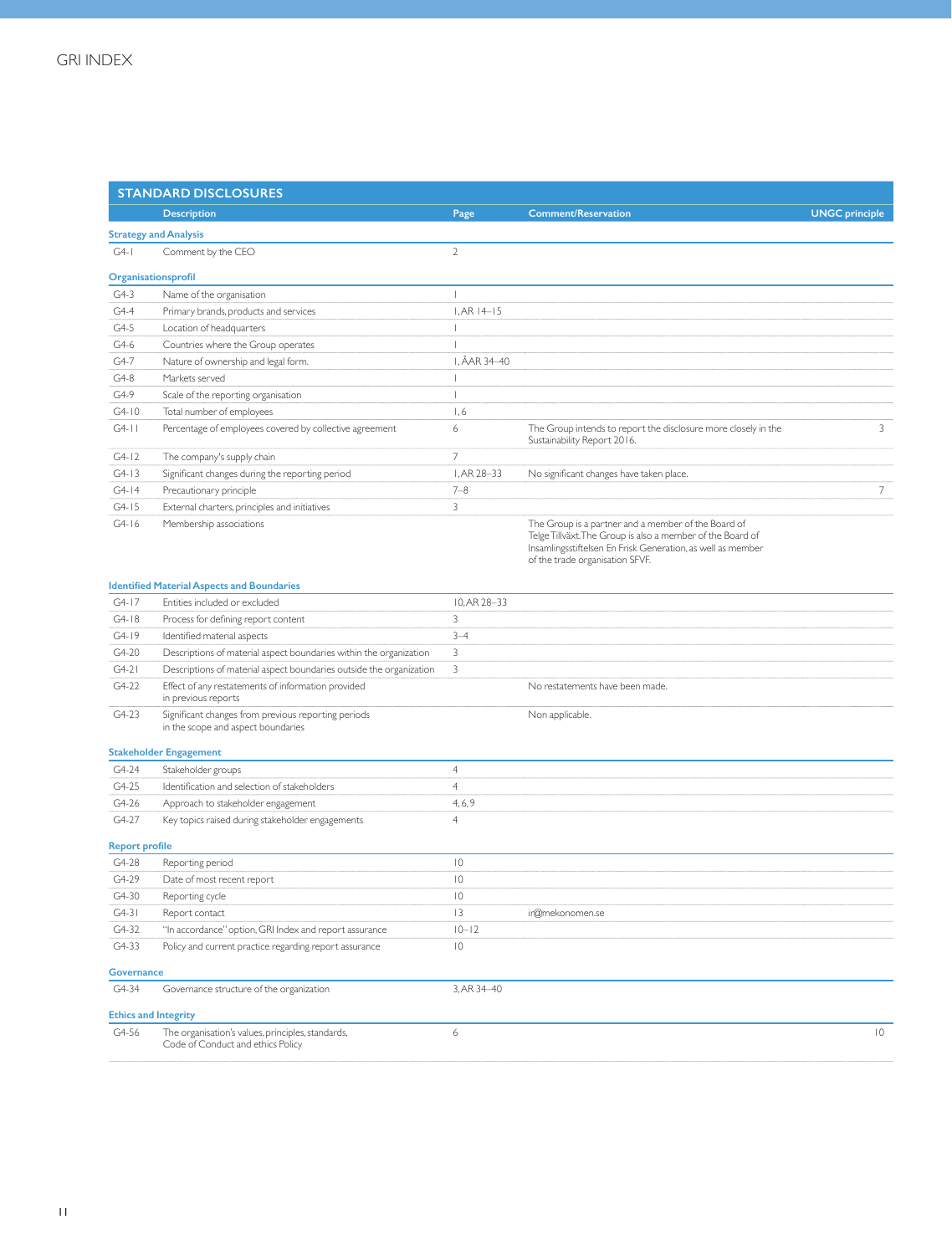| <b>SPECIFIC STANDARD DISCLOSURES</b>            |                   |                                                                                                                                 |                    |                                                                                                 |                                     |                |  |
|-------------------------------------------------|-------------------|---------------------------------------------------------------------------------------------------------------------------------|--------------------|-------------------------------------------------------------------------------------------------|-------------------------------------|----------------|--|
|                                                 | DMA and           |                                                                                                                                 |                    |                                                                                                 | <b>Focus areas in Mekonomen</b>     | <b>UNGC</b>    |  |
| <b>Material aspects</b><br><b>Environmental</b> | <b>Indicators</b> | <b>Description</b>                                                                                                              | Page               | <b>Comment/Reservation</b>                                                                      | Group's materiality analysis        | principle      |  |
| Energy                                          | G4-DMA            | Management approach of material aspects                                                                                         | 3,8                |                                                                                                 |                                     | 7,8            |  |
|                                                 | G4-EN3            | Direct and indirect energy consumption by<br>primary energy source                                                              | 8                  | The Group intends to report<br>the indicator more closely in<br>the Sustainability Report 2016. | Transport and energy consumption    | 7,8            |  |
| Transport                                       | G4-DMA            | Management approach of material aspects                                                                                         | 3,8                |                                                                                                 |                                     | 8              |  |
|                                                 | G4-EN30           | Environmental impact of transport and travel                                                                                    | 8                  | The Group intends to report<br>the indicator more closely in the<br>Sustainability Report 2016. | Transport and energy consumption    | 8              |  |
| Supplier Environmental<br>Assessment            | G4-DMA            | Management approach of material aspects                                                                                         | 3,4                |                                                                                                 |                                     | 8              |  |
|                                                 | G4-EN32           | Percentage of new suppliers screened using<br>environmental criteria                                                            | 7                  |                                                                                                 | Responsible purchasing              | 8              |  |
| <b>Social</b>                                   |                   |                                                                                                                                 |                    |                                                                                                 |                                     |                |  |
| Employment                                      | G4-DMA            | Management approach of material aspects                                                                                         | 3                  |                                                                                                 |                                     | 6              |  |
|                                                 | G4-LAI            | Total number of employees and employee<br>turnover, by age group, gender and region                                             | 6                  | The Group does not report<br>complete data.                                                     | Managers and employees<br>Diversity | 6              |  |
| Work environment,<br>health and safety          | G4-DMA            | Management approach of material aspects                                                                                         | 3,8                |                                                                                                 |                                     |                |  |
|                                                 | G4-LA6            | Rates of injury, occupational disease, lost days,<br>absenteeism, and work-related fatalities per<br>region                     | 6                  | The Group does not report<br>complete data.                                                     | Managers and employees              |                |  |
| Training and Education                          | G4-DMA            | Management approach of material aspects                                                                                         | 3, 4, 6            |                                                                                                 |                                     | 6              |  |
|                                                 | G4-LA9            | Average number of training and hours of<br>training per employee per year, broken<br>down by employee categories                | 6                  | The Group does not report<br>complete data.                                                     | Managers and employees<br>Training  | 6              |  |
| Equality and diversity                          | G4-DMA            | Management approach of material aspects                                                                                         | 3,6                |                                                                                                 |                                     | 6              |  |
|                                                 | $G4-LA12$         | Composition of the board, management and<br>employees broken down by indicators of<br>diversity                                 | 6, AR<br>$39 - 40$ | The Group does not report<br>complete data.                                                     | Managers and employees<br>Diversity | 6              |  |
| Supplier Assessment for<br>Labor Practices      | G4-DMA            | Management approach of material aspects                                                                                         | 3,4                |                                                                                                 |                                     |                |  |
| Human rights                                    | G4 LA14           | Percentage of new suppliers that were<br>screened using labor practices criteria                                                | $\overline{7}$     |                                                                                                 | Responsible purchasing              |                |  |
| Non-discrimination                              | G4-DMA            | Management approach of material aspects                                                                                         | 3                  |                                                                                                 |                                     | 6              |  |
|                                                 | G4-HR3            | Total number of incidents of discrimination<br>and corrective actions taken                                                     |                    | No cases of discrimination<br>were reported in 2015.                                            | Diversity                           | 6              |  |
| Supplier Human Rights<br>Assessment             | G4-DMA            | Management approach of material aspects                                                                                         | 3,4                |                                                                                                 |                                     | $\mathbf{2}$   |  |
| <b>Society</b>                                  | G4-HR10           | Percentage of new suppliers that were<br>screened using human rights criteria                                                   | $\overline{7}$     |                                                                                                 | Responsible purchasing              | $\mathbf{2}$   |  |
| Anti-corruption                                 | G4-DMA            | Management approach of material aspects                                                                                         | 3, 4, 7            |                                                                                                 |                                     | $\overline{0}$ |  |
|                                                 | G4-S04            | Percentage of employees that have received<br>training in the organisation's policies and<br>procedures on anti-corruption      | 6                  | The Group intends to report<br>the indicator more closely in<br>the Sustainability Report 2016. | Responsible purchasing              | $\overline{0}$ |  |
|                                                 | $G4-SO5$          | Actions taken in response to incidents of<br>corruption                                                                         | 7                  |                                                                                                 | Responsible purchasing              | $\overline{0}$ |  |
| <b>Product responsibility</b>                   |                   |                                                                                                                                 |                    |                                                                                                 |                                     |                |  |
| Product and workshop<br>quality                 | G4-DMA            | Management approach of material aspects                                                                                         | 3,7                |                                                                                                 |                                     |                |  |
|                                                 | G4-PRI            | Percentage of significant product and service<br>categories for which health and safety impacts<br>are assessed for improvement | 7                  |                                                                                                 | Product and workshop quality        |                |  |
| Labelling of products<br>and services           | G4-DMA            | Management approach of material aspects                                                                                         | 3,9                |                                                                                                 |                                     |                |  |
|                                                 | G4 PR5            | Procedures for customer satisfaction, including<br>results from customer surveys                                                | 9                  | The Group intends to report<br>the indicator more closely in<br>the Sustainability Report 2016. | Customer satisfaction               |                |  |